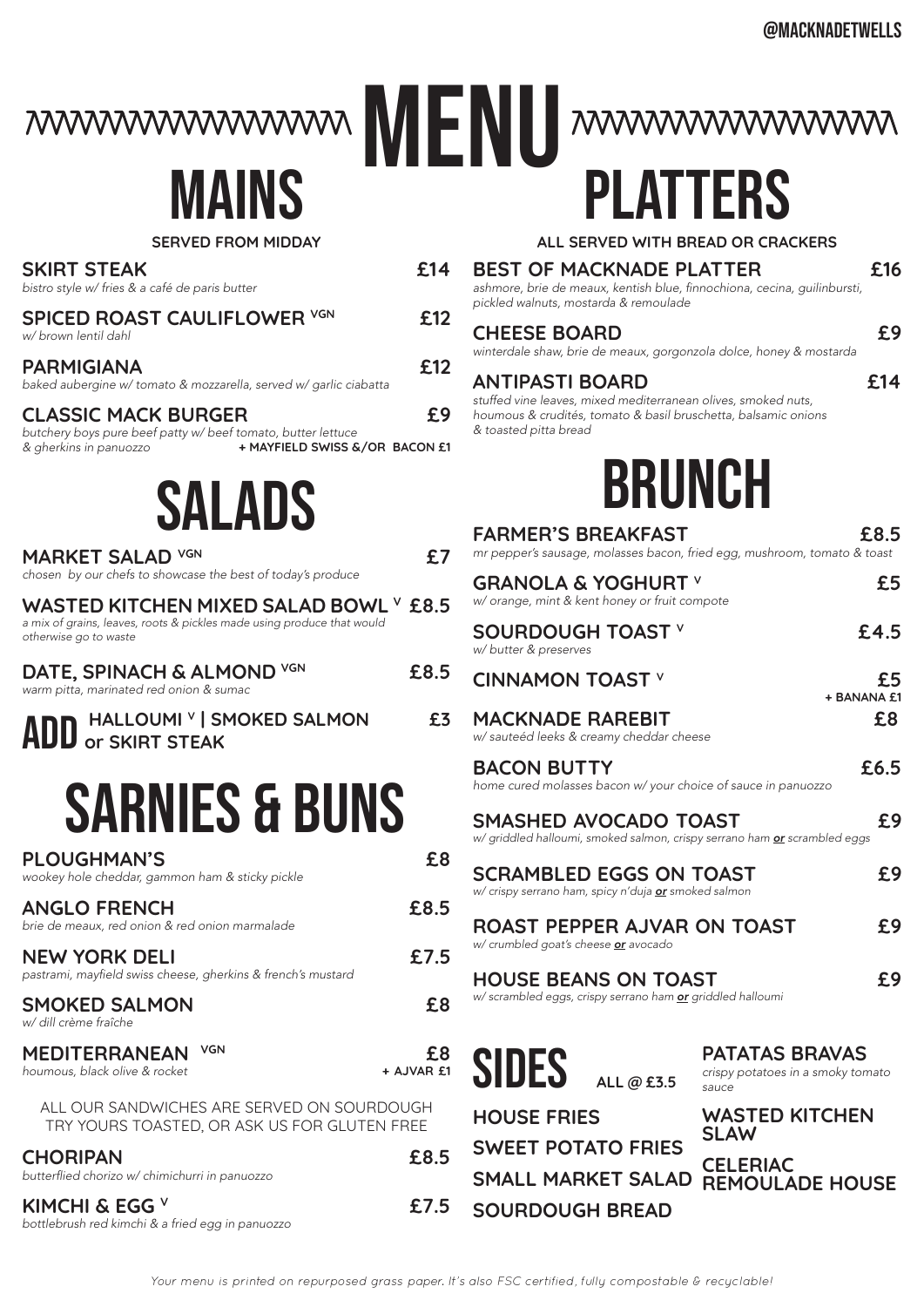## wwwwwwww HOT BELGIAN WAFFLES wwwwwwww

| <b>KIDS MENU</b>                                                                   |      |  |
|------------------------------------------------------------------------------------|------|--|
| MACKNADE JAM, FRUIT COMPOTE OR CHOCOLATE SAUCE                                     | £4   |  |
| LE TAMERICI BLACK CHERRY COMPOTE W/ BALSAMIC V<br><b>&amp; HINXDEN DAIRY CREAM</b> | £6   |  |
| SIMPLY VANILLA ICE CREAM, CHOCOLATE SAUCE & MARSHMALLOWS                           | £5.5 |  |
| YOGHURT, KENT HONEY & BLUEBERRIES V                                                | £6   |  |
| MIXED BERRIES & HINXDEN DAIRY CREAM V                                              | £5.5 |  |

| MINI SCRAMBLED EGGS V                                               |      | £3.5 PB & JAM SARNIE $\vee$<br>w/ carrot & cucumber sticks | £3.5 |
|---------------------------------------------------------------------|------|------------------------------------------------------------|------|
| <b>KIDS PLATTER VGN</b><br>houmous, pitta, carrot & cucumber sticks | £3.5 | <b>MINUTE STEAK</b><br>w/ skinny fries & salad             | £5.5 |
| <b>HAM &amp; CHEESE TOASTIE</b><br>w/ carrot & cucumber sticks      | £3.5 |                                                            |      |

drinks

| <b>COFFEE</b> |  |
|---------------|--|

**ESPRESSO £2.5 MACCHIATO £2.75 CORTADO £3 FLAT WHITE £3 AMERICANO £3 LATTÉ £3.25 CAPPUCCINO £3.25 MOCHA £3.5 ICED COFFEE £3.5 CHAI LATTE £3.5 EXTRA SHOT | SYRUP 50p**

TEA

**MACKNADE NO.1 MACKNADE NO.2**

**GUNPOWDER GREEN**

**EARL GREY**

**FLORAL** 

**MINTY BLEND**

## & more

**EXTRA THICK ITALIAN HOT CHOCOLATE £4** *w/ kentish whipped cream & marshmallows* **EXTRA TOPPINGS +50p** *choc chips (white, milk or dark), coconut chips, crushed hazelnuts*  **SQUARE ROOT SODAS £3.25**

> **CHARRINGTON'S RAVISHING RUSSET APPLE JUICE £3.5**

**SMOOTHIES & FRESHLY SQUEEZED JUICES £3.5**

| <b>DECAF</b>                  | ALL $@$ £3 |  |
|-------------------------------|------------|--|
| <b>WOULD YOU RATHER HAVE?</b> |            |  |

OAT | BROWN RICE | SOYA ALMOND | COCONUT | HAZELNUT M\*LKS OR DECAF?

Just let us know!